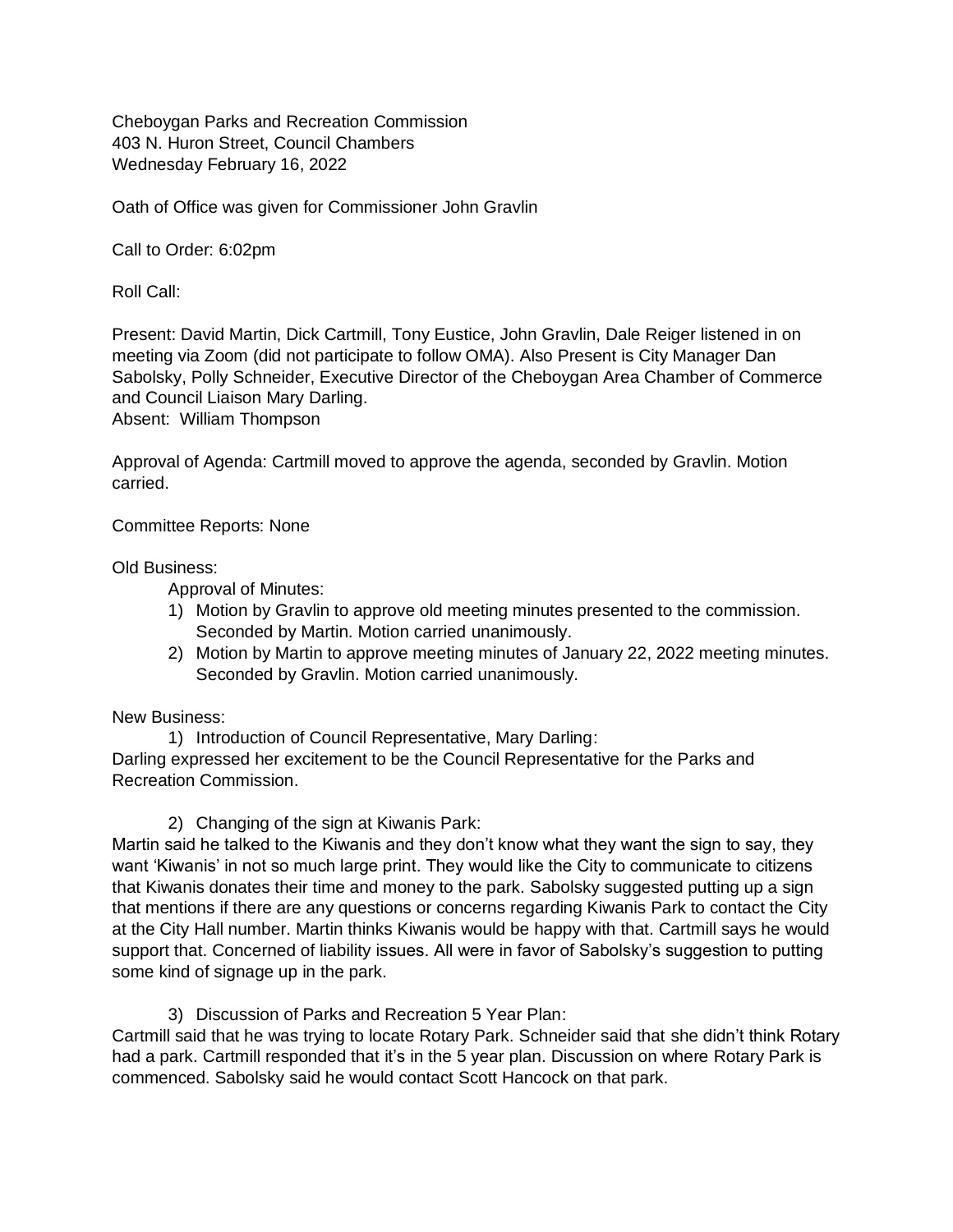Cartmill noted that in the 5 year plan, there is a goal regarding getting other townships/cities involved. Wondering if we could implement a non-resident fee for those who use facilities within Cheboygan that don't live here. Sabolsky said that they have explored that option and were wondering how it would be implemented and if it would be effective. Most programs such as boys and girls night, there is no charge and other programs such as baseball or hockey are ran by non-profits. Cartmill mention brochures and that he thinks having a brochure for citizens would be helpful to collect fees and get the word out. Sabolsky discussed that they are trying to catch up on their fees and use things such as the City webpage to get the word out on events.

4) Goal Setting – led by Polly Schneider, Director of Cheboygan Chamber of Commerce:

Schneider started off with the Commissioners listing what's happening in parks and rec and what's not happening in parks and rec but should be. The commissioners and Sabolsky discussed different things happening/have happened in parks and rec such as possibly purchasing 220 Water Street, the fishing pier, pocket park, DNR donated land in Gordon Turner Park, October Fest, Trails Council, and more.

Schneider then wanted to break down the goals listed in the 5 year plan. Martin suggested that one way to accomplish the goals is to get more volunteers to help and get in touch with different volunteer organizations. Sabolsky suggested funding such as grants, donations, etc. Gravlin said that these organizations that use parks and rec facilities (little league, hockey, etc) should be in loop with parks and rec/City so the people of Cheboygan know what's going on. Sabolsky suggested that all of the leaders of these different groups/organizations get together and discuss with one another. Eustice suggested a page on the Cheboygan website that had all the happenings in town regarding parks and rec. Schneider discussed a roundtable to gather everyone together.

Schneider discussed goal #3, Support Implementation of 'Trails Town Master Plan' and mention how Cheboygan is a trails town. Within that, Schneider suggested bike safety education and water safety education. Partnering the City with the Sheriff's office or Trails Council to put that on. For water, the Coast Guard or DNR. Schneider mentioned possible collaboration with DDA or visitor's bureau for trail signage/directional signage. Schneider also mentioned a possible collaboration with the DDA if the City is accepted in the Sustainable Built Environment Initiative (SBEI) through MSU. Schneider said that now that the parks and rec has a list of what's happening and what's not, now it needs to be looked at on how to achieve and pursue these goals.

Darling mentioned that she thinks that the website should be updated with information and a round table needs to happen. Schneider said that the next step is the round table and getting everyone together to have information to put on a website. Cartmill noted that there is not much for senior citizens for a lot of them don't have modern technology. Schneider mentioned inviting Gail Tinker to discuss what seniors want and what seniors need.

Martin questioned how to get in contact with all these people for the round table. Sabolsky said Scott Hancock would be the most knowledgeable for who uses facilities and is most involved. Schneider asked how to activate a volunteer base and what they could do for parks and rec. Gravlin said that could be explored further at the round table. Schneider suggested to get a date set for the round table as soon as possible. Eustice said he would get with Hancock to get contact information. Discussion on where to hold this round table and more about the round table commenced. Gravlin discussed different organizations such as National Honors Society